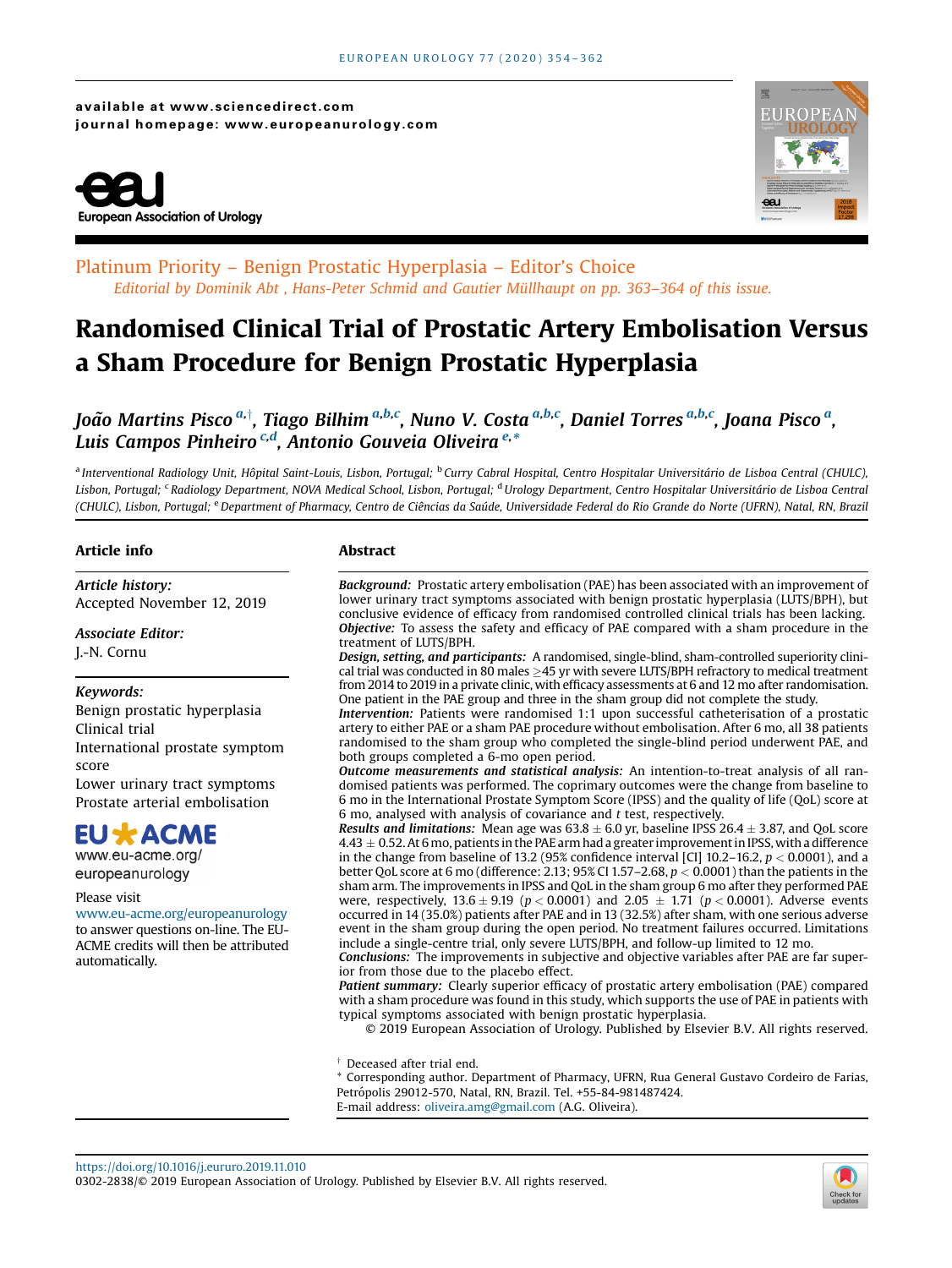#### 1. Introduction

Benign prostatic hyperplasia (BPH), a condition often associated with lower urinary tract symptoms (LUTS), has a prevalence rate of over 50% in men over 60 yr old, which increases with age  $[1,2]$ . Medication such as alpha-blockers, 5-alphareductase inhibitors (5-ARIs), or both are usually the first-line approach [3–[6\].](#page-8-0) Other treatment options include minimally invasive treatments, such as prostatic urethral lift and water vapour thermal therapy [7–[13\]](#page-8-0). Prostatectomy is the gold standard and may be transurethral (transurethral resection of the prostate [TURP]), if the prostate is smaller than 80 cm<sup>3</sup>, or by open surgery for larger prostates. Laser enucleation, transurethral vaporisation of the prostate, and photoselective vaporisation of the prostate may allow endoscopic treatment when the prostate is larger than 80 cm<sup>3</sup> [\[9,8](#page-8-0)-13].

Prostatic artery embolisation (PAE) is a minimally invasive treatment that has been shown in many observational studies and meta-analyses to be safe and effective, reducing LUTS/BPH [14–[22\]](#page-8-0). In addition, many phase II trials without controls already exist, showing the safety and efficacy of PAE for BPH. However, LUTS/BPH is known to be very susceptible to placebo treatments, and conclusive demonstration of efficacy will require randomised controlled trials, but until now only three randomised clinical trials of PAE have been published, all comparative to TURP and none has conclusively demonstrated the efficacy of PAE in LUTS/BPH: a study in 107 patients did not find statistically significant differences between TURP and PAE at 12 and 24 mo in clinical and functional outcomes except for a greater decrease in prostate volume (PV) in the TURP group [\[23\]](#page-8-0); another study in 30 patients has shown a greater effect of TURP at 12 mo in the International Prostate Symptom Score (IPSS) and quality of life (QoL) scores and in objective outcomes, but the trial design did not allow a proof of PAE efficacy [\[24\]](#page-8-0); and a noninferiority trial of PAE to TURP in 99 patients has shown superiority of TURP in secondary outcomes at 3 mo (PV, maximum urine flow rate [Qmax], and postvoid residual urine volume [PVR]), but was inconclusive regarding noninferiority in clinical outcomes [\[25\]](#page-8-0). Therefore, PAE is still at the investigational phase, as evidence of efficacy compared with standard treatment has not yet been clearly demonstrated and randomised placebo-controlled clinical trials have not previously been conducted. The aim of this study was to assess the safety and effect of PAE above and beyond the placebo effect versus those of a sham procedure for the treatment of patients with severe LUTS/BPH not adequately controlled by medical therapy with alpha-blockers.

#### 2. Patients and methods

#### 2.1. Study design

A single-centre, parallel-group, single-blind, randomised clinical trial was conducted to test the superiority of PAE versus a sham PAE procedure, consisting of a single-blind phase with the primary efficacy analysis 6 mo after randomisation, followed by an open extension phase where the patients of the sham trial arm crossed over to the PAE arm and a final evaluation was done 12 mo after randomisation.

The study was conducted at Hôpital Saint Louis in Lisbon, Portugal; the study protocol was approved by the in-house Research Ethics Committee (approval numbers 7-2013/09/ 24 [initial protocol] and 12-2016/04/21 [protocol amendment]), and all patients gave written informed consent.

#### 2.2. Patients

The inclusion criteria were as follows: males over 45 yr old; diagnosis of LUTS/BPH based on clinical history, digital rectal examination, urinalysis, transrectal ultrasound (TRUS), and prostate-specific antigen (PSA); severe LUTS defined, in a screening and in a baseline visit 2 wk apart, by an IPSS of  $\geq$ 20 and a QoL score of  $\geq$ 3 after a minimum of 6mo treatment with alpha-blockers for LUTS/BPH; Qmax  $\langle 12 \text{ ml/s}; \text{ PV} \rangle 240 \text{ cm}^3$ ; accepting the risk of developing sexual dysfunction after treatment; and successful catheterisation of one of the prostatic arteries (technical success). The exclusion criteria were the following: computed tomography (CT) angiography showing that prostatic arteries were not feasible for PAE; previous surgical or invasive prostate treatments such as TURP, transurethral microwave therapy, transurethral needle ablation, laser, or any other minimally invasive treatment; acute or chronic prostatitis or suspected prostatitis including chronic pain, intermittent pain, or abnormal sensation in the penis, testis, anal, or pelvic area in the previous 12 mo; history of prostate or bladder cancer or pelvic irradiation; active or recurrent urinary tract infections (more than one episode in the previous 12 mo); history of neurogenic bladder or LUTS secondary to neurologic disease; advanced atherosclerosis and tortuosity of iliac and prostatic arteries; secondary renal insufficiency (due to prostatic obstruction); large bladder diverticula or stones; detrusor failure; previous history of acute urinary retention; current severe, significant, or uncontrolled disease; bleeding disorder such as haemophilia, clotting factor deficiency, anticoagulation, or bleeding diathesis; hypersensitivity or contraindication to tamsulosin use; mental condition or disorder that would interfere with the patient's ability to provide informed consent; participation in a study of any investigational drug or device in the previous 3 mo; and administration of the 5- ARIs finasteride and dutasteride in the previous 6 and 3 mo, respectively. The latter criterion was changed by a protocol amendment to the administration of the 5-ARIs finasteride and dutasteride in the previous 2 wk and 4 mo, respectively (these patients may be included if they stop those medications and replace them for tamsulosin, alfuzosin, or silodosin for at least 2 wk and 4 mo, respectively).

#### 2.3. Procedures

The patients were evaluated in a screening visit. After signing the informed consent, urinalysis, uroculture, serum creatinine, bladder ultrasonography, TRUS, and pelvic magnetic resonance imaging (MRI) to assess PV were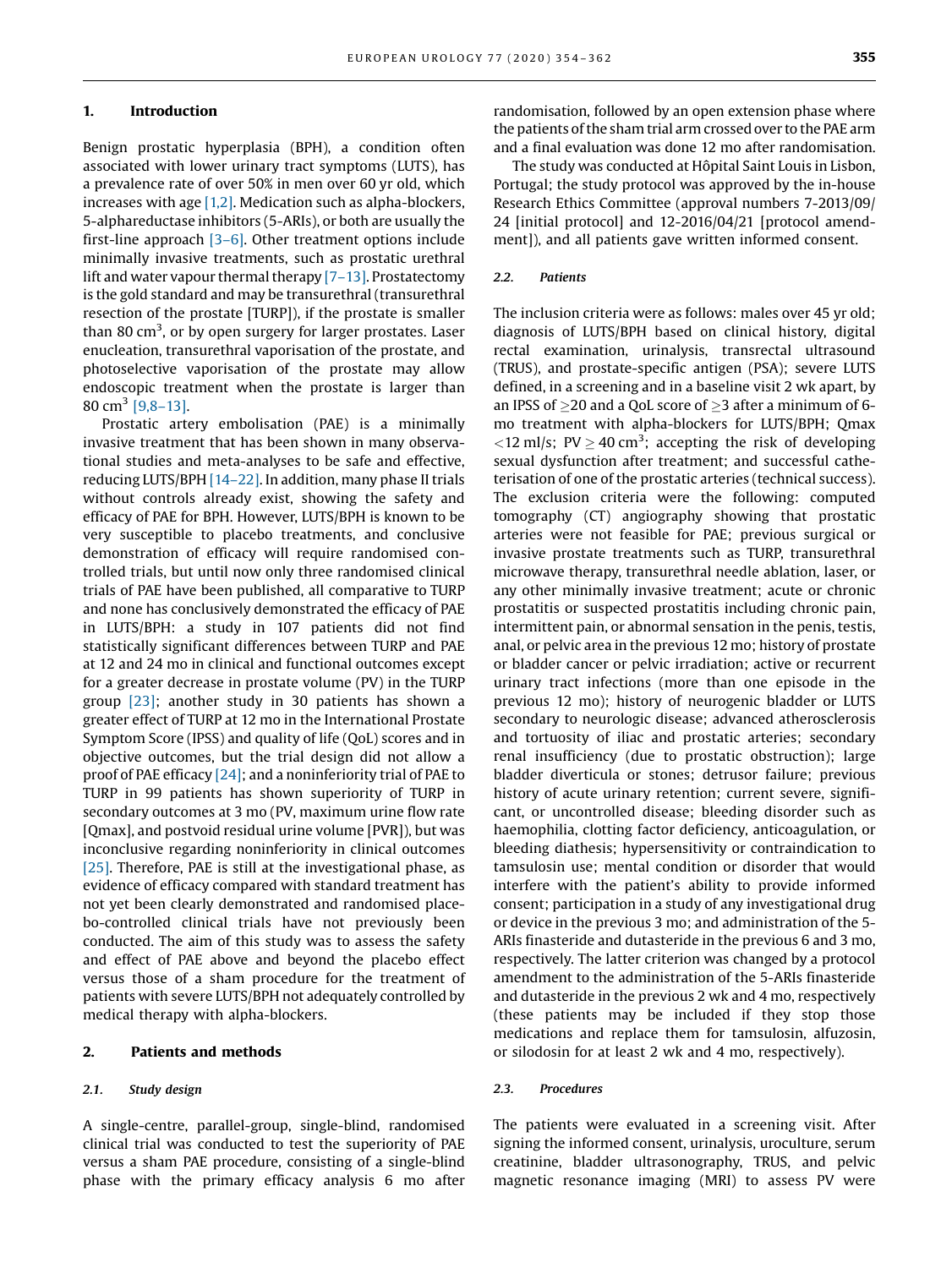performed, and study variables were collected. All medication was stopped and the patients were re-evaluated 2 wk later for eligibility in a baseline visit. In cases of suspected prostate cancer, 12-core prostate biopsy was performed. If the patient remained eligible, the following medications were prescribed and continued for 7d: omeprazole 20 mg once daily, and naproxen 1000 mg and ciprofloxacin 500 mg twice a day. For ethical reasons, tamsulosin 0.4 mg once daily was administered until LUTS were controlled. A protocol amendment allowed the prescription of alfuzosin or silodosin in order to comply with patient preferences, but in the end, all patients were prescribed tamsulosin. The decision to stop tamsulosin was made by the study physician, who evaluated the patient by phone calls on days 1, 7, and 14 after PAE, and in clinic visits at months 1, 3, and 6, and was based on a reduction of the IPSS by more than three points and the QoL score by more than one point. PAE was scheduled to the following 2 d, and the patients were admitted to the hospital 2 h before and discharged 3– 5 h after the procedure.

The medication during the procedure, catheterisation of the prostatic arteries, and embolisation have been described elsewhere [\[17,19,26\]](#page-8-0) and are detailed in the Supplementary material. After identifying the left prostatic arteries, a road map was obtained with the catheter at the origin of the artery from which these arteries originate. If this examination confirmed that the anatomy of prostatic arteries shown by angio-CT and catheterisation of at least one prostatic artery was possible, the patient was then randomised to the PAE group or the sham procedure group in a 1:1 ratio. A randomisation list consisting of permuted blocks of size varying between 4 and 8 was prepared by the trial biostatistician (A.G.O.), and the allocation sequence was concealed using opaque envelopes numbered sequentially. Patients were blinded to the intervention received until the end of single-blind period.

In the PAE group, Bead Block (BTG plc, London, UK) 300–  $500 \mu m$  was used; in the sham group, after catheterisation of one prostatic artery, the catheter was removed and no particles were injected, but there was a wait of some minutes before the removal of the catheter in order to avoid revealing the treatment arm to patients of the sham group. All procedures were performed by five interventional radiologists with 10 yr (J.M.P. and T.B.), 5 yr (N.V.C.), and 3 yr (D.T. and J.P.) of experience in PAE.

Thereafter, the patients were evaluated in clinic visits at months 1, 3, and 6. At month 1, PV and degree of ischaemia were evaluated by pelvic MRI. Medications that might interfere with the evaluation of efficacy variables, such as psychotherapy, medications prescribed for overactive bladder, male hormonal replacement, and medication that could induce urinary retention and known to interact with tamsulosin, were not allowed. A full account of the forbidden medication is presented in the Supplementary material. Adverse events (AEs) were recorded at each study visit and graded according to the Clavien-Dindo classification.

At month 6, after the final visit of the single-blind study period, the patients entered a 6-mo open extension period. The patients who had been randomised to the sham group were then submitted to PAE with exactly the same procedure and were evaluated by the same methods at 7, 9, and 12 mo after randomisation. The patients randomised to PAE continued under observation and had a final study visit at month 12.

#### 2.4 Outcomes

The coprimary efficacy variables were the change from baseline to 6 months in the IPSS and the QoL score at 6 mo. The secondary outcomes were the BPH Impact Index, the 15-item International Index of Erectile Function (IIEF-15), PV assessed with TRUS, Qmax, PVR, and PSA. Procedure variables were procedure and fluoroscopy times, radiation dose, and pain measured with a visual analogue scale from 0 (no pain) to 10 (worst pain) during the procedure, at discharge, and the next morning.

#### 2.5. Statistical analysis

For sample size calculations, the standard deviation of the change from baseline of the IPSS in a previous prospective study of 300 PAE was 7.4. With 40 patients per study group, the clinical trial would be powered to 85% to show, at the two-sided 0.05 level, a difference of five points in change of the IPSS from baseline between groups. This difference has been reported to correspond to the perception of a slight to moderate improvement in IPSS by LUTS/BPH patients [\[27\]](#page-8-0).

Data analysis was performed by the intention-to-treat principle for all randomised patients. The main analysis was between-group comparison of the coprimary outcomes at month 6. In patients who did not complete the trial, missing data were imputed by the last observation carried forward. The between-group difference in the change from baseline in the IPSS was tested at the two-sided 5% level, with analysis of covariance with the baseline IPSS as a covariate. The between-group difference in the mean QoL score at month 6, the coprimary efficacy variable, was compared with the Student's t test. In order to control the overall alpha error at the 5% significance level, a serial gatekeeper procedure was adopted [\[28\]:](#page-8-0) the primary efficacy variable would be tested at the 5% significance level, and if the null hypothesis was rejected, then the coprimary efficacy variable would be tested also at the 5% significance level; otherwise, no further significance tests would be performed. If both tests were significant, the study would conclude for a statistical difference in both primary efficacy variables at the nominal  $p$  value.

Between-group comparisons of the change from baseline in each secondary efficacy variable were also performed with analysis of covariance, with the  $p$  values and 95% confidence intervals (CIs) corrected for multiple comparisons with the Bonferroni procedure. To control for the administration of tamsulosin during the trial, generalised estimation equations with robust variance estimates and the assumption of an unstructured correlation structure were used for between-group comparison of each efficacy variable over time, adjusting for the number of days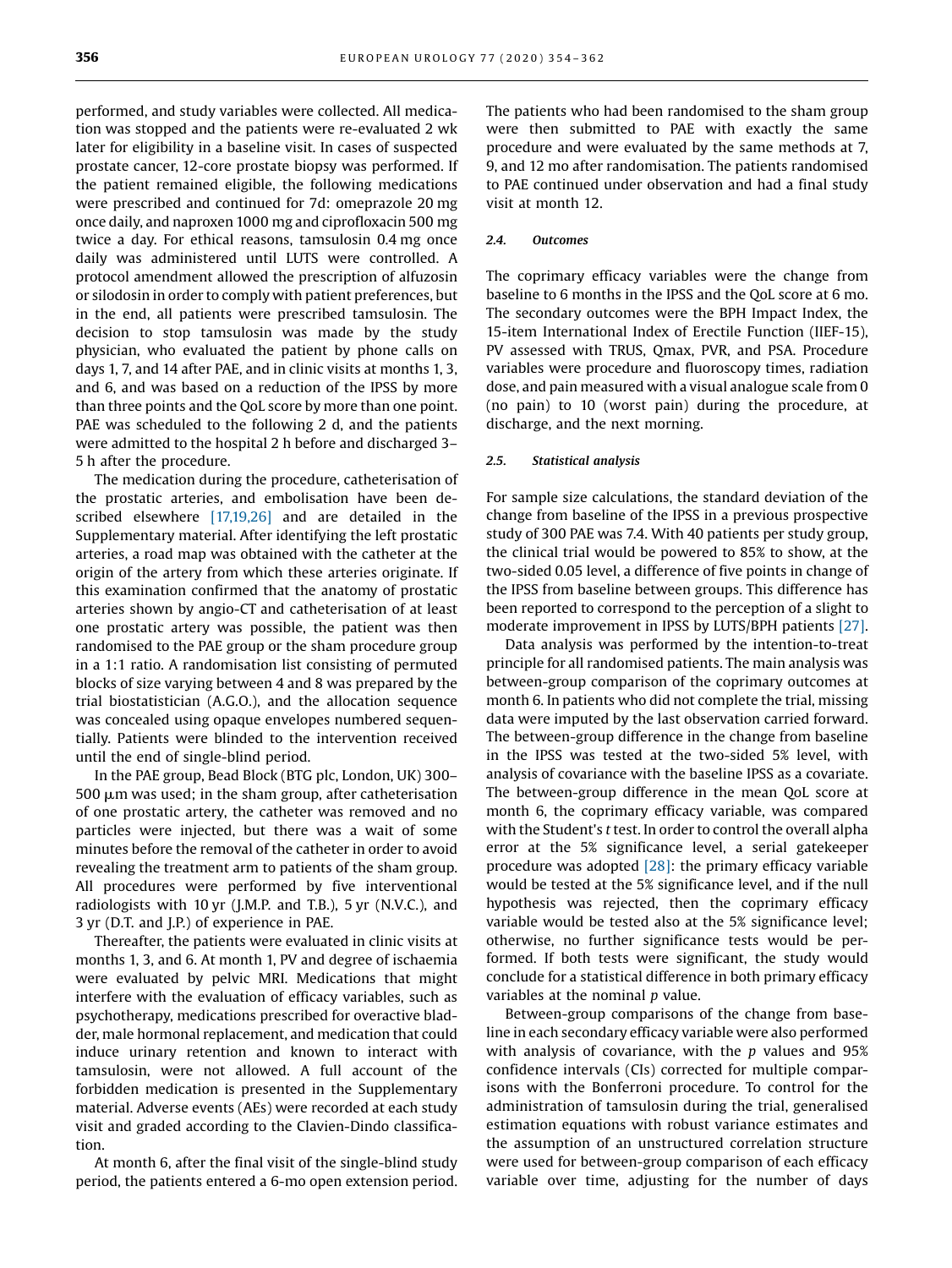

Fig. 1 – CONSORT diagram. ARI = alphareductase inhibitor; IPSS = International Prostate Symptom Score; PAE = prostatic artery embolisation; PV = prostate volume; QoL = quality of life.

without tamsulosin medication at each time point. Differences between groups in efficacy variables at 12 mo were tested with the Student's  $t$  test. Evidence of statistical significance was considered when  $p$  values were < 0.05. Stata 15 (Stata Corp., College Station, TX, USA) was used for all analyses.

#### 3. Results

From 2 September 2014 to 3 March 2018, 80 patients with severe LUTS/BPH refractory to medical therapy with alpha blockers for at least 6 mo were enrolled into the study. Forty patients were randomised to each trial arm. No patient was excluded due to difficult vascular situations during the catheterisation. In the trial single-blind period, one patient in each group was lost to follow-up after months 1 and 3. One patient of the sham group died after month 1 from acute cholecystitis with sepsis, which was considered not related to the procedure. In the open extension period, one patient from the sham group dropped out from the study after month 7 (Fig. 1). No patient was prematurely discontinued because of clinical failure or complications of the disease. There were no protocol deviations due to missing study visits, administration of forbidden medication, or other reasons.

The study population had a mean age of  $63.8 \pm 6.0$  yr (range 48–76 yr), a baseline IPSS of  $26.4 \pm 3.87$  (range 20– 33), a QoL score of  $4.43 \pm 0.52$  (range 3–5), PV by TRUS of  $79.5 \pm 39.1$  cm<sup>3</sup> (range 40–235 cm<sup>3</sup>) and by MRI of  $81.6 \pm 41.2$  cm<sup>3</sup> (range 30–260 cm<sup>3</sup>), and a Qmax of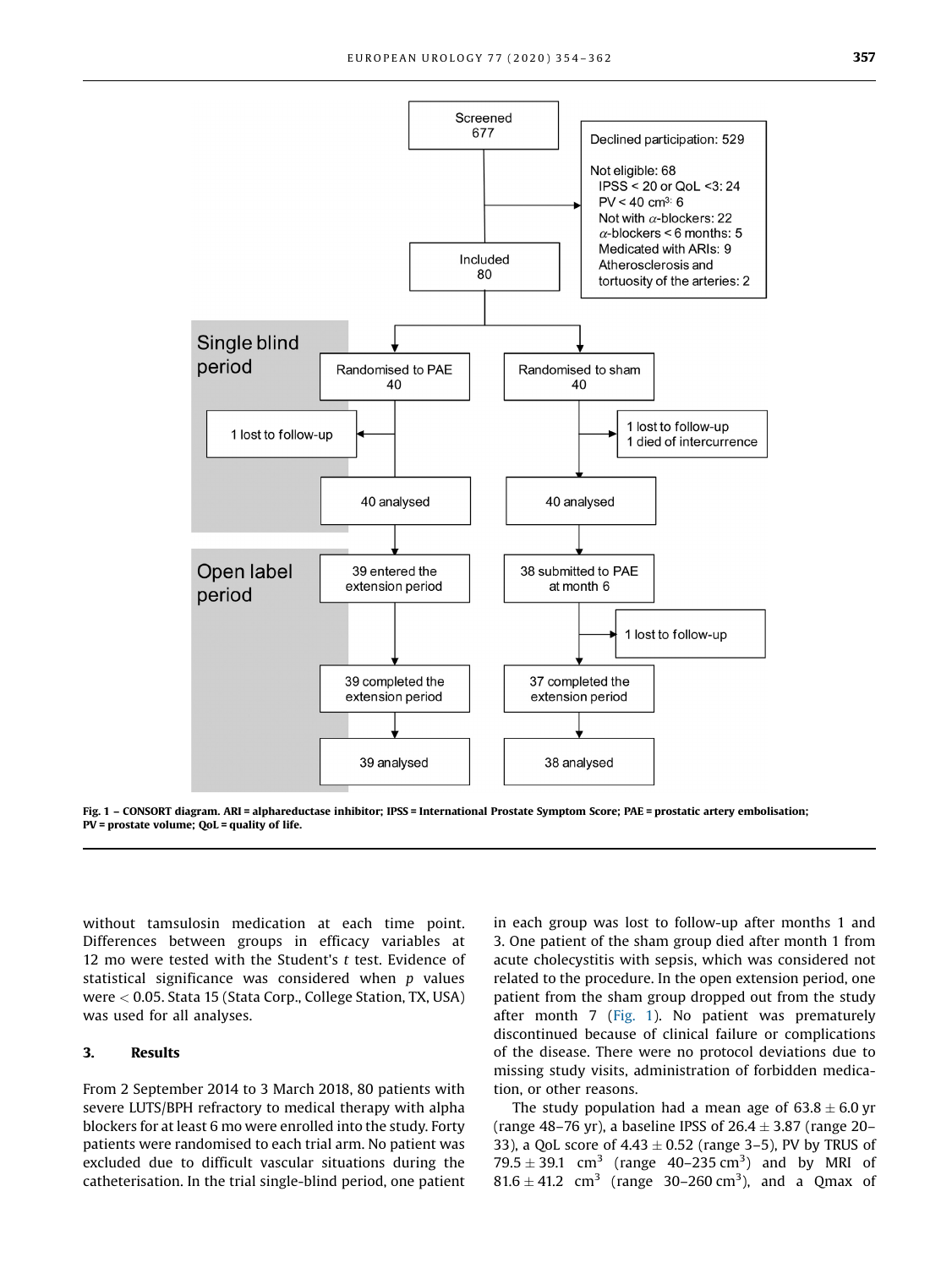|  | Table 1 – Baseline patient characteristics. |
|--|---------------------------------------------|
|--|---------------------------------------------|

| Variable                    | Sham group |                |        | PAE group     |  |
|-----------------------------|------------|----------------|--------|---------------|--|
|                             | Median     | $Q1-Q3$        | Median | $Q1 - Q3$     |  |
| Patient data                |            |                |        |               |  |
| Age $(yr)$                  | 64         | $60 - 68.5$    | 64     | 59.0-67.5     |  |
| BMI $\frac{\text{kg}}{m^2}$ | 26.9       | $25.5 - 27.9$  | 26.1   | $24.5 - 29.8$ |  |
| Creatinine serum (mg/dl)    | 0.87       | $0.70 - 0.96$  | 0.88   | $0.77 - 0.96$ |  |
| Outcome variables           |            |                |        |               |  |
| <b>IPSS</b>                 | 27.5       | $24.0 - 30.5$  | 25.5   | $22.5 - 29.0$ |  |
| QoL                         | 4.5        | $4.0 - 5.0$    | 4.0    | $4.0 - 5.0$   |  |
| BPH-II                      | 10.0       | $8.5 - 11.0$   | 10.0   | $8.0 - 11.5$  |  |
| $PSA$ ( $ng/dl$ )           | 3.10       | $1.59 - 3.71$  | 3.04   | $1.54 - 5.15$ |  |
| $Qmax$ (ml/s)               | 7.30       | $4.90 - 9.40$  | 7.90   | $5.55 - 10.2$ |  |
| $PVR$ (ml)                  | 106        | $60 - 178$     | 119    | $72 - 155$    |  |
| PV (TRUS), $cm3$            | 66.0       | $55.5 - 94.5$  | 63.5   | 55.5-100.0    |  |
| PV (MRI), $cm3$             | 66.5       | $50.0 - 101.5$ | 68.5   | 58.0-103.5    |  |
| $IIEF-15$                   | 46.0       | $22.0 - 52.5$  | 52.5   | $40.0 - 61.0$ |  |
| Procedure data              |            |                |        |               |  |
| Procedure time (min)        | 30         | $30 - 45$      | 75     | $60 - 90$     |  |
| Fluoroscopy time (min)      | 2.0        | $1.0 - 5.7$    | 15.0   | $12.0 - 24.8$ |  |
| Radiation dose $(Gy.cm2)$   | 102.8      | $60.5 - 135.2$ | 201.5  | 130.0-335.6   |  |

BMI = body mass index; BPH-II = Benign Prostate Hyperplasia Impact Index; IIEF-15 = 15-item International Index of Erectile Function; IPSS = International Prostate Symptom Score; MRI = magnetic resonance imaging; PAE = prostatic artery embolisation; PSA = prostate-specific antigen; PV = prostate volume; PVR = postvoid residual urine volume; Q1 = first quartile; Q3 = third quartile; Qmax = maximum urinary flow rate; QoL = quality of life; TRUS = transrectal ultrasonography.

7.39  $\pm$  2.74 ml/s. The study groups were similar regarding the baseline characteristics (Table 1). PAE was bilateral in all but three (7.5%) patients.

The change over time in the two study periods is shown in Figure 2 for the subjective outcomes and in [Figure 3](#page-5-0) for the functional outcomes. The decrease from baseline to month 6 in IPSS was  $5.03 \pm 8.13$  in the sham group and 17.1  $\pm$  7.25 in the PAE group (difference between groups of changes from baseline: 13.2, 95% CI 10.2-16.2,  $p < 0.0001$ ). At month 6, the mean IPSSs were  $21.9 \pm 7.34$  in the sham



Fig. 2 – Mean values over time after prostatic artery embolisation and a sham procedure in the subjective outcomes in the two study periods. In the second period, patients in the sham group were submitted to PAE. Solid circles represent the PAE group, open circles represent the sham group, and error bars represent 95% confidence intervals. The numbers are the mean values observed at each study visit. AUA = American Urological Association; BPH = benign prostatic hyperplasia; PAE = prostatic artery embolisation.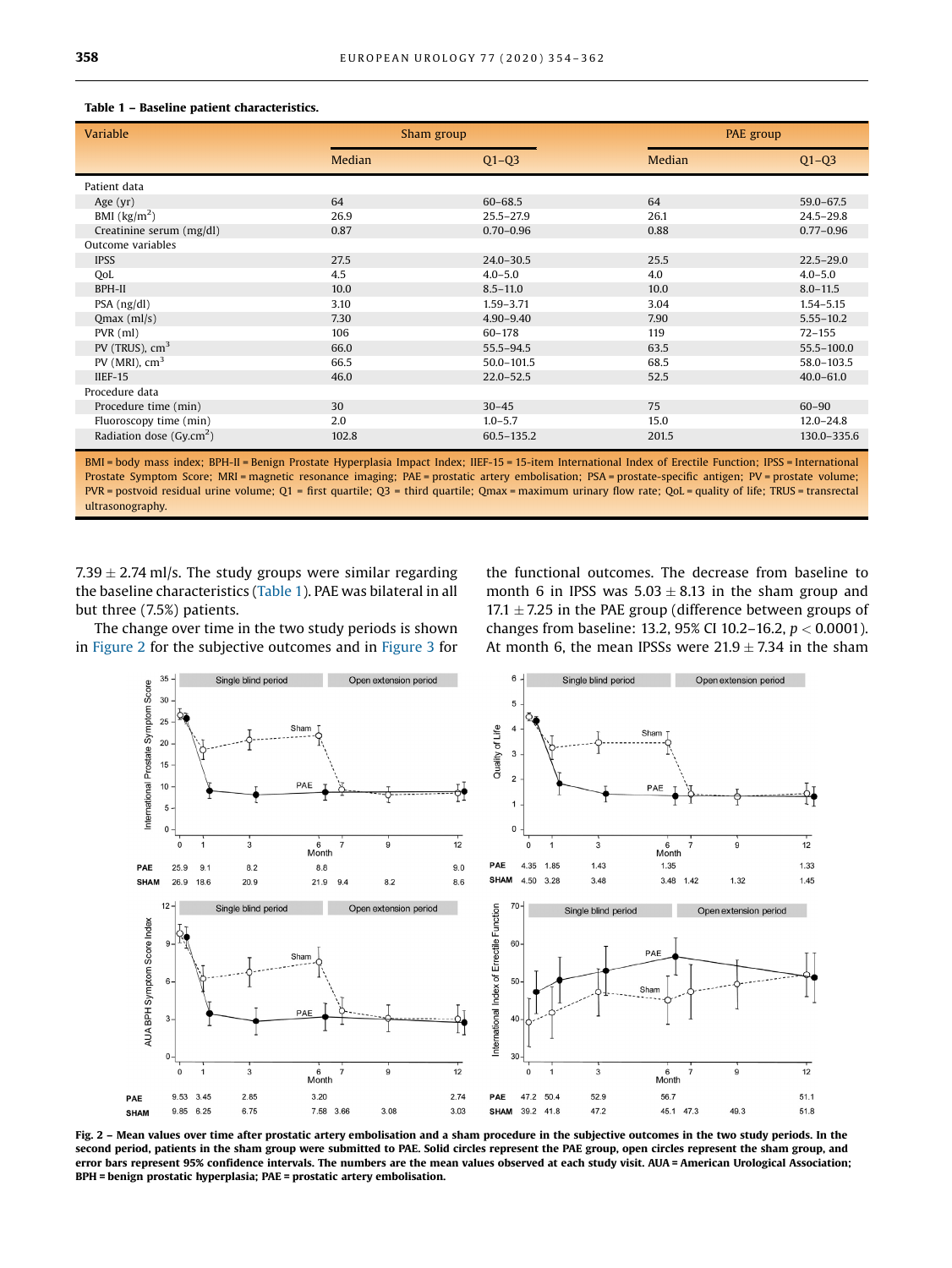<span id="page-5-0"></span>

Fig. 3 – Mean values over time after prostatic artery embolisation and a sham procedure in the functional outcomes in the two study periods. In the second period, patients in the sham group were submitted to PAE. Solid circles represent the PAE group, open circles represent the sham group, and error bars represent 95% confidence intervals. The numbers are the mean values observed at each study visit. PAE = prostatic artery embolisation.

group and  $8.75 \pm 5.76$  in the PAE group. The mean QoL scores at month 6 were  $3.48 \pm 1.38$  and  $1.35 \pm 1.12$  in the sham and PAE groups (difference in the means of QoL scores between groups at month 6: 2.13, 95% CI 1.57–2.68,  $p < 0.0001$ ), respectively, corresponding to decreases from baseline of  $1.03 \pm 1.19$  and  $3.00 \pm 1.13$ , respectively ( $p < 0.0001$ ).

In the secondary efficacy variables, there was greater improvement, both statistically and clinically significant, in Benign Prostate Hyperplasia Impact Index score and in all functional outcomes. There was no evidence of worsening of the IIEF-15 score. In the PAE group, between baseline and 12 mo, the mean Qmax increase was 5.96 ml/s (95% CI 3.95-7.97 ml/s,  $p < 0.0001$ ), while between months 6 and 12, there was no statistically significant change (95% CI -2.49 to 0.49 ml/s,  $p = 0.18$ ). [Table 2](#page-6-0) presents the results for all efficacy variables. In the sham group, 34 (91.9%) patients were still taking tamsulosin at the end of the main study, compared with only two (5.13%) in the PAE group ( $p < 0.0001$ ). The average number of days under tamsulosin medication was  $184 \pm 38$  in the sham group and 38  $\pm$  52 in the PAE group ( $p < 0.0001$ ). Controlling of the between-group comparison by the administration of tamsulosin did not change the results: the average between-group differences at each time point throughout the study period were 9.56 (95% CI 6.79–12.3,  $p < 0.001$  ) in the IPSS and 1.33 (95% CI 0.75–1.91,  $p < 0.001$  ) in the QoL score.

PAE was performed in all 38 patients of the sham group who completed the single-blind phase. Procedure data were not significantly different from those of patients in the PAE group (procedure time  $71.3 \pm 18.1$  min, fluoroscopy time 19.4  $\pm$  9.71 min, radiation dose 247.9  $\pm$  153.8 Gy.cm<sup>2</sup>). There was a statistically significant improvement at the 12-mo evaluation in all efficacy variables except for IIEF-15. In the comparison with the results at 12 mo in the PAE group, there were no statistically significant differences in any efficacy variables (unadjusted  $p$  values). The 95% CI values of the between-group difference at 12 mo were 2.3–3.53 ( $p = 0.66$ ) in the IPSS and  $0.48-0.63$  ( $p = 0.80$ ) in the QoL score.

No patient in the sham group mentioned pain during PAE, at discharge, or next morning. In the PAE group, no patient complained of pain during the procedure, two complained of pain at discharge, and two complained the next morning. All patients were discharged between 2 and 6 h after PAE.

There were 16 AEs in 14 (35.0%) patients in the PAE group and 17 in 13 (32.5%) patients in the sham group. In the 38 patients of this group who underwent PAE, there were 13 AEs in 11 (28.9%) patients ([Table 3](#page-6-0)). Among the 29 AEs in the 78 patients who were submitted to PAE, 25 (86.2%) were of grade I, three (10.3%) of grade II, and one (3.4%) of grade IIIa, consisting of expelled small prostate fragments causing haematuria and acute urinary retention, treated by TURP and followed by complete recovery without sequelae. Two patients with dysuria and burning urethral pain, and one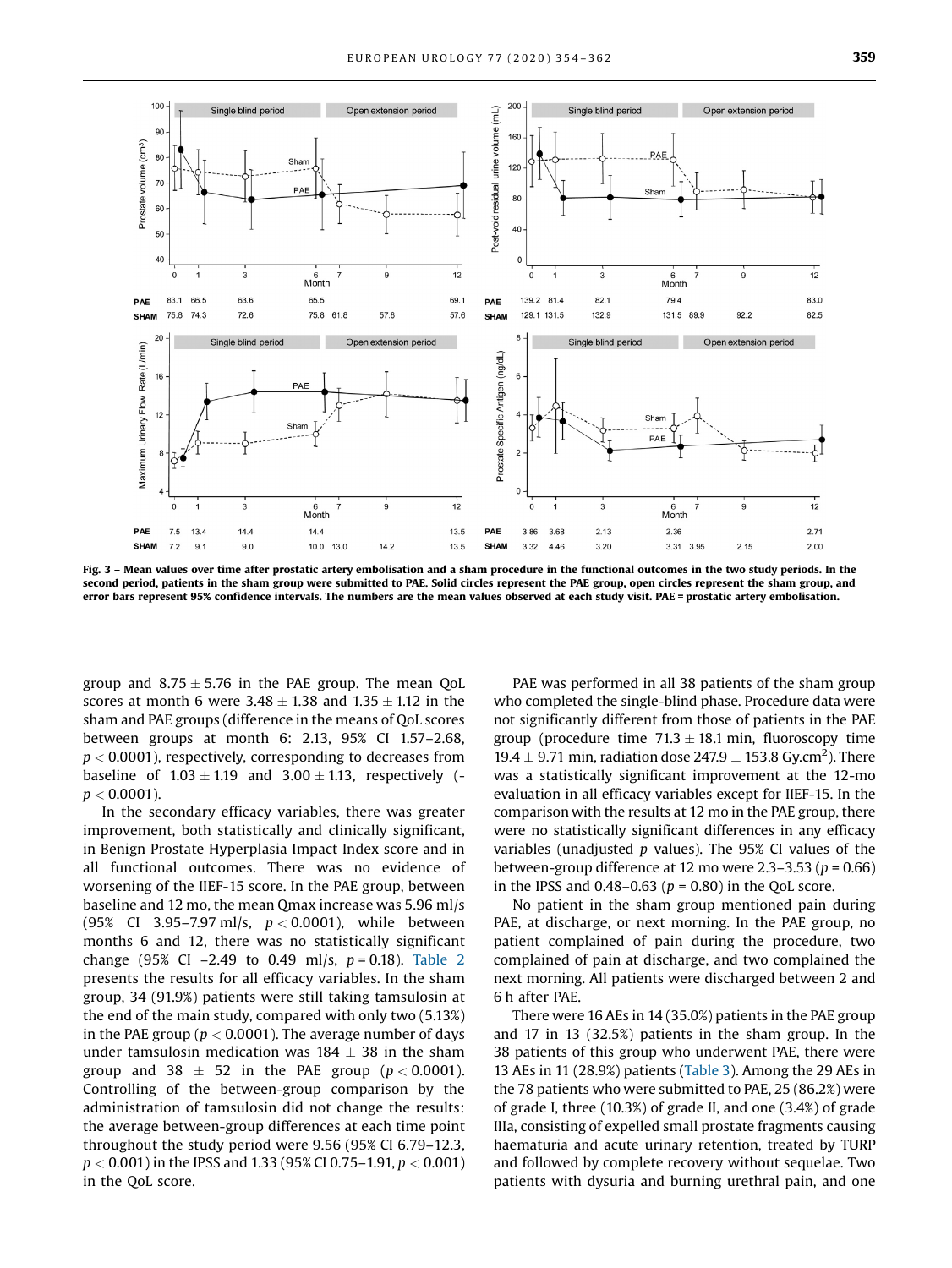#### <span id="page-6-0"></span>Table 2 – Change from baseline to month 6 after a sham procedure and PAE.

| Variable                | Sham    |           | <b>PAE</b> |           |         | Difference PAE – sham |          |         | <i>p</i> value           |
|-------------------------|---------|-----------|------------|-----------|---------|-----------------------|----------|---------|--------------------------|
|                         | Mean    | <b>SD</b> | Mean       | <b>SD</b> | Mean    | <b>SD</b>             | 95% CI   |         |                          |
| <b>IPSS</b>             | $-5.03$ | 8.13      | $-17.1$    | 7.25      | $-13.2$ | 1.50                  | $-16.2$  | $-10.2$ | < 0.0001                 |
| OoL                     | $-1.03$ | 1.19      | $-3.00$    | 1.13      | $-1.99$ | 0.26                  | $-2.51$  | $-1.46$ | < 0.0001                 |
| BPH-II                  | $-2.28$ | 3.69      | $-6.33$    | 4.09      | $-4.28$ | 0.78                  | $-6.49$  | $-2.08$ | ${<}0.0001$ <sup>a</sup> |
| $PSA$ ( $ng/dl$ )       | $-0.02$ | 2.13      | $-1.51$    | 2.17      | $-1.22$ | 0.37                  | $-2.27$  | $-0.17$ | 0.01 <sup>a</sup>        |
| $Qmax$ (ml/s)           | 2.80    | 4.75      | 6.82       | 6.25      | 4.22    | 1.19                  | 0.86     | 7.58    | 0.005 <sup>a</sup>       |
| $PVR$ (ml)              | 8.63    | 127.1     | $-59.9$    | 109.3     | $-60.6$ | 19.9                  | $-116.7$ | $-4.6$  | 0.03 <sup>a</sup>        |
| $PV$ (cm <sup>3</sup> ) | $-0.06$ | 20.9      | $-17.6$    | 18.5      | $-16.8$ | 4.38                  | $-29.2$  | $-4.52$ | 0.002 <sup>a</sup>       |
| $IIEF-15$               | 5.95    | 18.7      | 9.53       | 15.4      | 7.28    | 3.41                  | $-2.32$  | 16.9    | 0.29 <sup>a</sup>        |

BPH-II = Benign Prostate Hyperplasia Impact Index, a four-item self-administered questionnaire measuring how LUTS affect four key domains (physical discomfort, worry about health, bother, and impact on usual activities) scored from 0 to 13 points, with lower scores indicating less important symptoms; CI = confidence interval; IIEF-15 = International Index of Erectile Function, a 15-item self-administered questionnaire with a total score from 0 to 75, with lower values indicating more severe erectile dysfunction, which evaluates the four main domains of male sexual function (erectile function, orgasmic function, sexual desire; and intercourse satisfaction); IPSS = International Prostate Symptom Score, a seven-item self-administered questionnaire with a total score ranging from 0 to 35, higher scores indicating more severe LUTS; LUTS = lower urinary tract symptoms; PAE = prostatic artery embolisation; PSA = prostate-specific antigen; PV = prostate volume by transrectal ultrasonography; PVR = postvoid residual urine volume; Qmax = maximum urinary flow rate; QoL = the eighth question in the IPSS measuring disease-specific quality of life from 0 to 6, with higher scores indicating worse quality of life; SD = standard deviation. p values and 95% confidence intervals adjusted for multiple comparisons.

#### Table 3 – Adverse events.

| Adverse event                        | After sham | <b>After PAE</b>     |                       |                  |  |  |
|--------------------------------------|------------|----------------------|-----------------------|------------------|--|--|
|                                      | $(n = 40)$ | PAE group $(n = 40)$ | Sham group $(n = 38)$ | Total $(n = 78)$ |  |  |
| Number with adverse event            | 13(32.5)   | 14(35.0)             | 11(28.9)              | 25(32.1)         |  |  |
| Burning perineal pain                |            | 1(2.5)               |                       | 1(1.3)           |  |  |
| Burning urethral pain                | 2(5.0)     | 2(5.0)               | 1(2.6)                | 3(3.8)           |  |  |
| Dysuria                              | 2(5.0)     | 1(2.5)               | 2(5.3)                | 3(3.8)           |  |  |
| Ecchymosis                           | 9(22.5)    | 2(5.0)               |                       | 2(2.6)           |  |  |
| Haematospermia                       |            | 3(7.5)               | 4(10.5)               | 7(9.0)           |  |  |
| Haematuria                           | 2(5.0)     | 3(7.5)               | 2(5.3)                | 5(6.4)           |  |  |
| Inguinal haematoma                   |            | 3(7.5)               | 1(2.6)                | 4(5.1)           |  |  |
| Prostate fragment expelled           |            |                      | 1(2.6)                | 1(1.3)           |  |  |
| Rectorrhagia                         | 2(5.0)     |                      | 2(5.3)                | 2(2.6)           |  |  |
| Urinary tract infection              |            | 1(2.5)               |                       | 1(1.3)           |  |  |
| PAE = prostatic artery embolisation. |            |                      |                       |                  |  |  |

patient with urinary tract infection required medical treatment; all other AEs subsided spontaneously. Detailed tables of efficacy variables and AEs are presented in the Supplementary material.

#### 4. Discussion

The single-blind period of this randomised clinical trial fills the gap in the evidence base on the treatment effect of PAE by demonstrating both clinically and statistically significant differences in patients treated with PAE as compared with patients submitted to a sham procedure. In addition, the trial open extension period offers evidence of sustainability of effects up to 12 mo.

PAE is considered experimental in the urology guidelines [\[11,12\]](#page-8-0). For a novel technique such as PAE to be considered as a first-line option, sham-controlled trials are very helpful, and hence the present study. Randomised trials with a longterm follow-up comparing PAE and surgery and medical

therapy are also important to better understand the role of PAE in the management of patients with LUTS/BPH.

The results of this randomised clinical trial provide clear evidence that the improvement experienced by patients after PAE is due to a real treatment effect that is much larger than the placebo effect associated with the procedure. The marked and sustained amelioration in all primary and secondary outcomes, with no negative influence on erectile function, offers strong evidence that PAE, through the reduction it imposes on prostate size and possibly because of several other mechanisms, actually modifies the course of LUTS/BPH, and this explains the high clinical success rates reported so far with this treatment. The results in this study, which included a 2 wk period for the wash-out of alpha-blockers, are clearly better than the results of the trials where drugs were stopped only after PAE had been performed, and this may explain the different results.

PAE is mostly painless and safe, with most AEs being mild and self-limited. A serious event consisting of expelled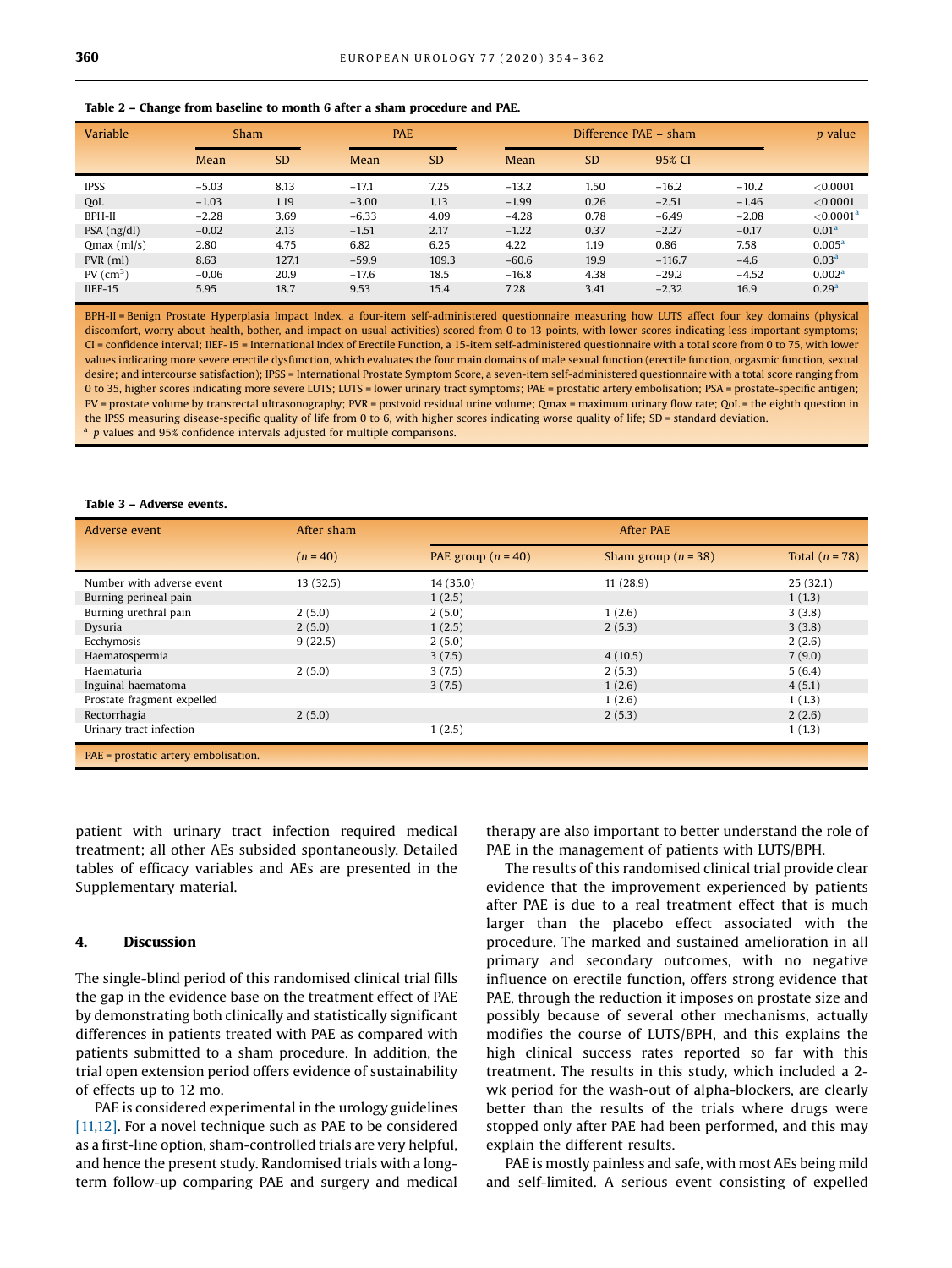<span id="page-7-0"></span>prostate fragments was readily treated with TURP and left no sequels. Others have reported a similar AE in up to 6% of patients after PAE [\[29](#page-8-0)–31].

The main limitation of this study was the inclusion of patients with severe LUTS only, as less symptomatic patients may have less pronounced improvement compared with placebo. In addition, the average prostate size of the study participants was rather large (81.6  $\text{cm}^3$ ), and as larger PVs have been shown by some to correlate with better outcomes after PAE [\[31\],](#page-8-0) the results from this trial may not be generalisable for prostates smaller than 40 cm<sup>3</sup>, which have been reported to show a worse response to PAE [\[32\]](#page-8-0). The trial was conducted at a clinical centre with extensive experience in PAE, and with less skilled operators the results may diverge somewhat, although considering the consistency of results of PAE reported by other authors, we would not expect any appreciable difference from our results [\[17,20](#page-8-0)–22]. The 6-mo single-blind period is justified because it might not be ethical to withhold treatment for a longer time in patients with severe LUTS refractory to medical treatment and also for fears of patient attrition in the sham group in a long-term trial.We, however, followed up the patients for a further open period of 6 mo during which we have shown no regression of the effects observed after PAE. Moreover, for ethical reasons, randomisation was performed only after confirmation by catheterism that PAE was feasible; otherwise, patients randomised to the sham arm in whom catheterism proved to be unsuccessful would have to be deceived for 6 mo into believing that after the 6-mo open period they would have access to PAE. Technical failures are uncommon because of the preprocedure protocol that we follow, and actually no patient was excluded for that reason.

Major questions still remain regarding the durability of the treatment effect, especially considering a lower impact when compared with surgery on objective parameters such as PV reduction and relief of the bladder outlet obstruction [\[25\]](#page-8-0). Noninferiority clinical trials providing data on longterm outcomes after PAE in large patient cohorts are needed to critically assess these issues. Future research should focus on providing comparative studies of PAE with surgery or medical care with appropriate cohort sizes and long-term follow-up. PAE alongside with prostatic urethral lift and water vapour thermal therapy is less invasive than surgery and, thus, might be justified instead of medical treatment, or in patients between medical treatment and surgery on their pathway of care. TURP and other endoscopic treatment options that remove tissue might be the best option in patients who require maximum relief of bladder outlet obstruction. Moreover, further efforts should be made to identify the ideal candidates for PAE. The results of this clinical trial will be a reference for future research consensus panels and guidelines on the management of LUTS/BPH.

#### 5. Conclusions

In conclusion, the improvements in subjective and objective variables after PAE are far superior to those due to the placebo effect, and the results of this single-blind randomised clinical trial clearly establish PAE as a safe and effective

minimally invasive treatment for benign prostatic hyperplasia, which, combined with the evidence from randomised clinical trials comparing PAE with TURP, support its role in the treatment of LUTS/BPH. Clinical trials with longer follow-up and noninferiority trials of PAE versus other treatment modalities should be the focus of future research.

Author contributions: Antonio Gouveia Oliveira had full access to all the data in the study and takes responsibility for the integrity of the data and the accuracy of the data analysis.

Study concept and design: J.M. Pisco, Oliveira.

Acquisition of data: J.M. Pisco, Bilhim, Costa, Torres, J. Pisco.

Analysis and interpretation of data: J.M. Pisco, Oliveira.

Drafting of the manuscript: J.M. Pisco, Oliveira.

Critical revision of the manuscript for important intellectual content: Bilhim.

Statistical analysis: Oliveira.

Obtaining funding: J.M. Pisco.

Administrative, technical, or material support: J.M. Pisco, Pinheiro.

Supervision: J.M. Pisco.

Other: None.

Financial disclosures: Antonio Gouveia Oliveira certifies that all conflicts of interest, including specific financial interests and relationships and affiliations relevant to the subject matter or materials discussed in the manuscript (eg, employment/affiliation, grants or funding, consultancies, honoraria, stock ownership or options, expert testimony, royalties, or patents filed, received, or pending), are the following: None.

Funding/Support and role of the sponsor: This study was partially funded by an unrestricted grant from BTG plc (London, UK), which had no role in the design and conduct of the study; collection, management, analysis, and interpretation of the data; preparation, review, or approval of the manuscript; and decision to submit the manuscript for publication.

Acknowledgements: The authors wish to thank Dr. Arturo Fueyo for valuable insights and advice during the preparation of the study protocol. This article is dedicated to celebrate Professor Pisco's lifetime work of devotion to interventional radiology, a true pioneer and a leader in thefield of prostatic artery embolisation. Deidentified participant data and data dictionary will be made available with publication if a request is made to the corresponding author (e-mail: oliveira.amg@gmail.com) upon submission of a study protocol and after its approval of by the Research Ethics Committee of the institutionwhere the trial was conducted. The initial and amended clinical trial protocol is available in the Supplementary material.

#### Appendix A. Supplementary data

Supplementary material related to this article can be found, in the online version, at doi[:https://doi.org/10.1016/j.](https://doi.org/10.1016/j.eururo.2019.11.010) [eururo.2019.11.010](https://doi.org/10.1016/j.eururo.2019.11.010).

#### References

[1] [Levy A, Samraj GP. Benign prostatic hyperplasia: when to](http://refhub.elsevier.com/S0302-2838(19)30873-5/sbref0005)' watch and wait,' [when and how to treat. Cleve Clin J Med 2007;74\(Suppl 3\):](http://refhub.elsevier.com/S0302-2838(19)30873-5/sbref0005) [S15](http://refhub.elsevier.com/S0302-2838(19)30873-5/sbref0005)–20.